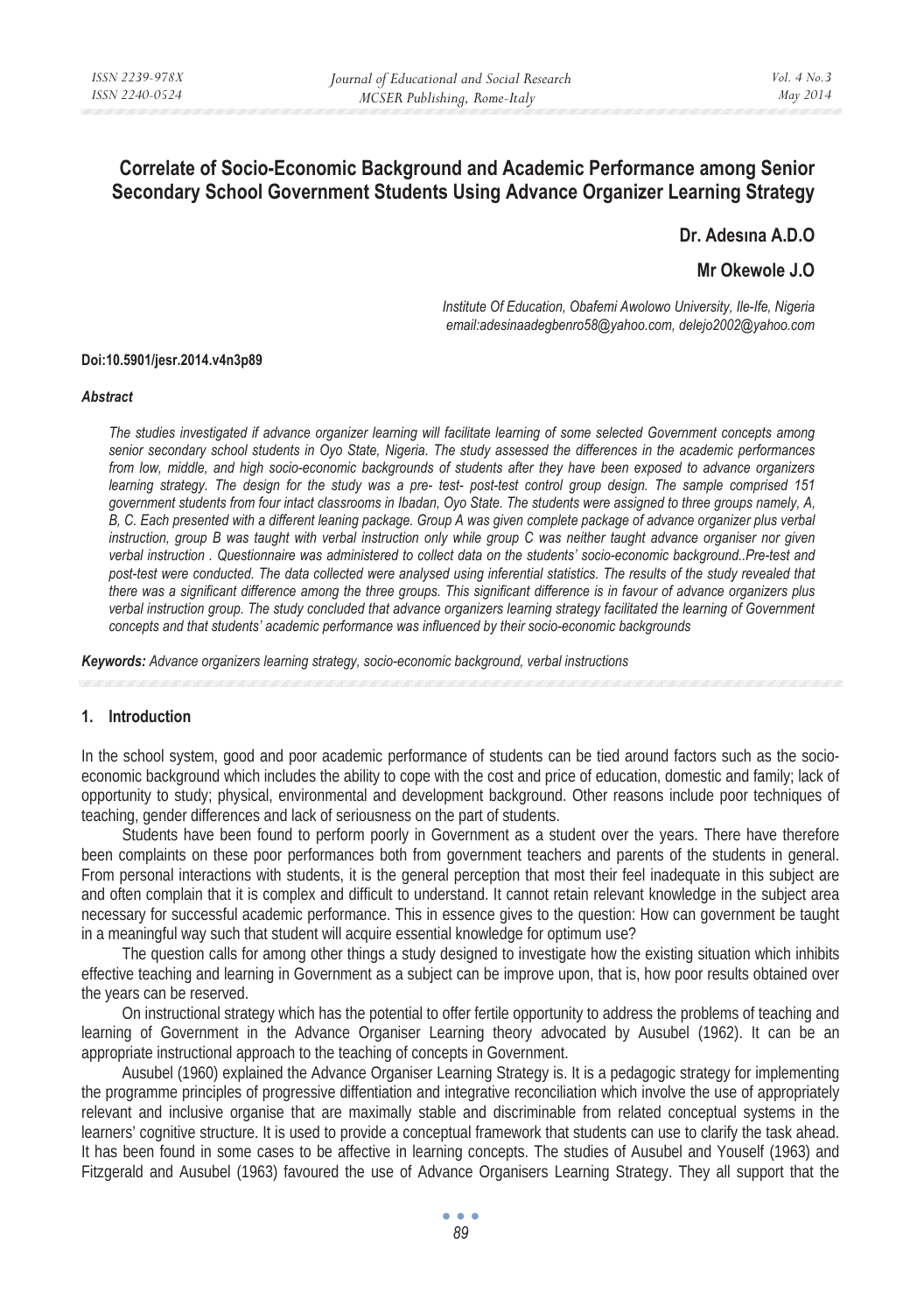strategy can facilitate learning in their different areas of study.

The use of Advance Organizers Learning Strategy will give room for effective investigation into the issues of gender differences, socio-economic background and academic attainment of the Government Students.

## **2. Statement of Problem**

This study is designed to answer the following questions:

- a) Will Government Students taught with advance organizer plus verbal instruction perform better than the group taught using verbal instruction?
- b) Will there be any significant difference in the academic performance among students from low, middle and high socio-economic backgrounds after being exposed to advance organizer learning strategy?

## **3. Purpose of the Study**

This study is designed to investigate the correlated of socio-economic background and academic performance of Government using Advance Organizers learning strategy. Therefore, the specific objectives of the study are to;

- a) investigate if Advance Organizers learning strategy will facilitate learning of some selected Government concepts among senior secondary school students.
- b) assess the differences in the academic performance of students from low, middle and high socio-economic background after exposure to Advance Organizer learning strategy.

## **4. Research Hypothesis**

The study specifically tested the following hypotheses:

Ho1: There is no significant difference between the academic performance if Government students who used Advance Organizers learning Strategy plus verbal instruction and those who used verbal instructions only.

Ho2: There is no significant difference in the academic performance of students from low, middle and high socioeconomic background after being taught some selected concepts in Government using Advance Organizer Learning Strategy plus verbal instruction.

## **5. Theoretical Framework**

The submission theory of Ausubel (1962) is the spring board of this study. The central idea in Ausubel theory is what he described as meaningful learning. It is a process in which new information is related to an existing relevant aspect of an individual's knowledge structure. New learning results in further changes in brain cells, but some cells, affected during meaningful learning, are the same cells that already store information similar to the new information being acquired. With continued learning of new information relevant to information already stored the nature and extent of neutral association also increase. New meaningful learning results in further growth and modifications of an existing subsume. Depending on the experience history of the individual, subsume can comparatively large and well developed, or they may be limited in the amount and variety of elements they caution. Ausubel (1962) definces subsumption as the process of linking new information to pre-existing segments in the cognitive structure. When the new ideas are related to the already existing ones in the learners' repertoire, the learner is able to discriminate and compare the ideas in a manner that remembering of the new ideas in enhanced.

According to Ausubel, Noval and Hanesian (1978) cognitive structure tends to be hierarchically organized and the process of subsumption presupposes that the subsuming ideas are directly to the learning that follows; that they are meaningful and stable, and have a common theme. If meaning derives directly from the more inclusive idea, what is subsumed is derivative; if it is a result of synthesizing and not directly related to a subsume, it is correlative. Role learning is said to occur when relevant concepts do next in the cognitive structure of an individual. New information must be learnt by rote in this wise. The emergence of new meanings in the meanings in the learner reflects the completion of a meaningful process (Ausubel, Novak and Hanesian: 1978).

According to Ausubel (1969) four types of meaningful learning were identified. The types are representational learning, in which symbols can be objects, conceptual learning, which involves understanding generalizations and relations between concepts; and discovery learning, which require rearrangement and reorganization of information.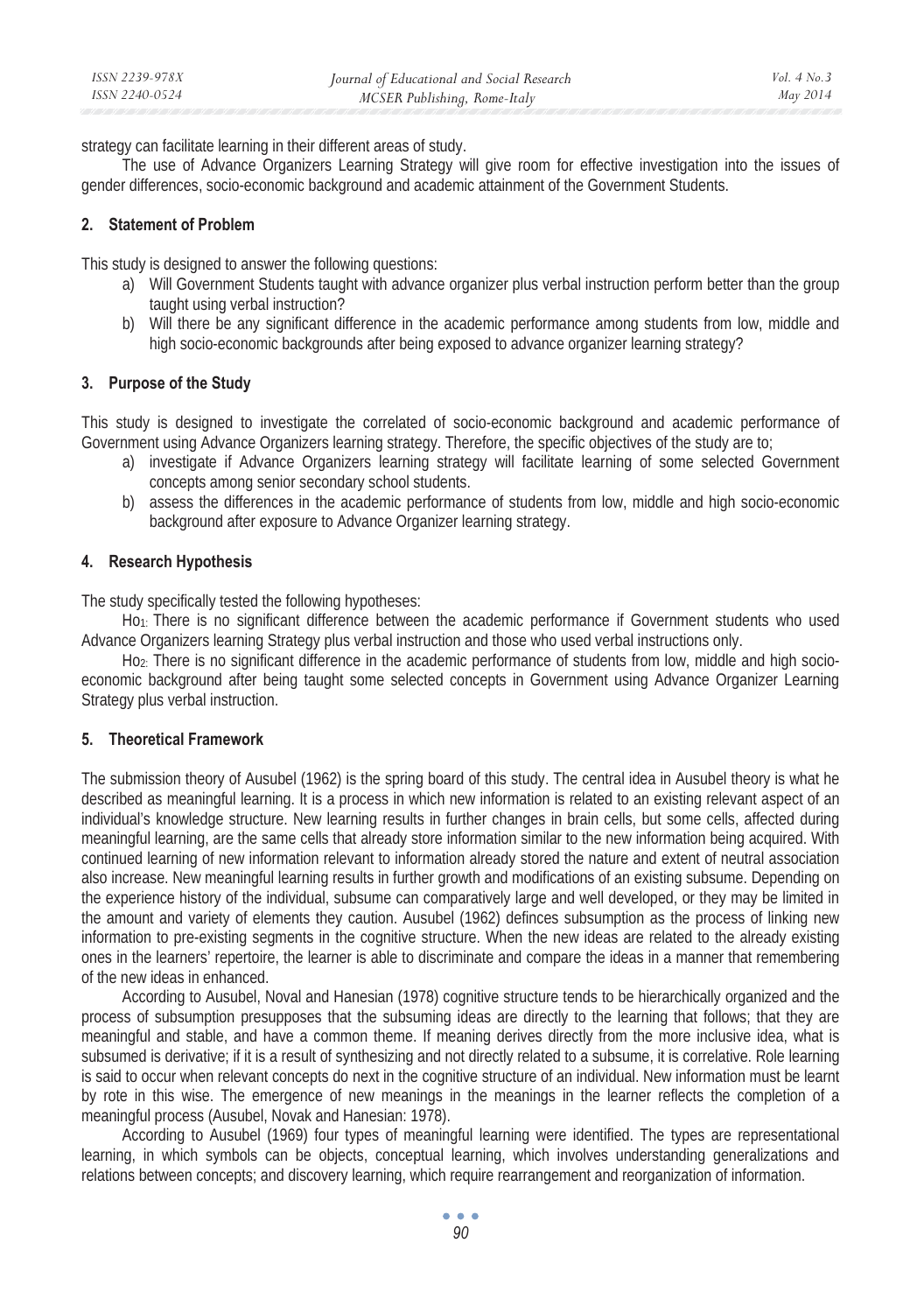Meaningful learning is facilitated by prior experience. Bergan and Dun, (1975) explained meaningful learning in terms of retention. Retention is much dependent on how much related are the background ideas already in learner's cognitive structure. According to Ausubel et al. (1978), the essence of the meaningful learning process is that symbolically expressed ideas are related in a non-arbitrary and substantive (non-verbatin) fashion to what the learner already knows. It is important that, for learning to be meaningful, the materials presented for learning must also be meaningful.

Ausubel (1962) defines meaningful learning in terms of reception must also be meaningful that the content of the learning task is presented rather than discovered by the learners. Meaningful reception occurs when it involves the process of subsumption. Depending on the adequacy of prior concepts, new meaningful reception learning may be facilitated and retention of this information enhance. Ausubel (1962) Added that if the existing cognitive structure is clear, stable and suitably organised, it facilitates the learning and retention of new subject matter where as when it is unstable, ambiguous, disorganised or elastically organised, it inhibits learning and retention.

Hartley and Davies (1976) wrote that Advance organizers are meant to provide a conceptual framework that students can use to clarity the task ahead. They are process oriented. They have "a high level of abstractions, generality and inconclusiveness" (Ausubel, 1969). According to Hartley et al (1976); two types of Advance Organizer are recognizable: expository and comparative. Expository are used when the new material is not completely novel. In order to differentiate between the known and the unknown, comparative Organizers explicitly point out the ways in which the materials are both similar and different.

While meaning facilitates transfer, Ausubel identified three types of transfer: Sequential, lateral and vertical. Sequential transfer involves the transfer of a principle to new material; lateral transfer involves the transfer of one content area to another; vertical transfers occur where the transfer of one level of learning affects another at a higher level. In order to promote sequential transfer (Ausubel, 1960, 1963, 1967, 1969) "advocated the use of related level of abstraction than the learning task itself." The related ideas are when he called "advance organizaters".

Olaosun (1996) disclosed that this theory requires that learning be organised into related sequences and that both existing ideas (subsumes) and new ideas be linked in a non-arbitrary way. According to him:

Advance organizers provide general ideas which serve to anchor new ones, they present structures that are related and that serve subsuming purposes, they ensure meaningful learning as opposed to rote learning.

It should be pointed out here that Lawson and Wanska (1977), however, indicated that an advance that an advance organizer is not just an intermediary catalyst but also a 'cognitive structure' itself.

However, Ausubel and Robinson (1969) wrote that Advance Organizers can be in different forms. The visual cognitive organizer in form of maps and graphs, networks in which technical terms and concepts are charted in illustrate essential relationships and Adjunct question Organizers (Weisberg, 1970). There is the verbal form being that most commonly used in Ausubel's studies. Other forms that have been employed include photographs, thematic organizers, pre-plays and diagrams (Olaosun, 1996).

It is within the framework of Advance organizers Learning Strategy that this study intends to investigate the correlates of gender, socio-economic background and academic performance of Senior Secondary School Students. Visual cognitive organizer in form of maps, diagrams and photographs are used as advance organizer. The formats are chosen as they are very appropriate to the chosen concepts.

## **6. Literature Review**

## *6.1 Socio-Economic Background*

SES is a measure of an individual's family's relative economic and social ranking. A young person's SES may be constructed from a number of variables related to their family's income, parental education and occupation, or indicated by a proxy measure such as a young person's entitlement to Free School Meals (FSMs) or an indicator of deprivation in the local area. Parents are both a source of information and a major influence on students choosing courses at school. Thus, the occupational and educational status of parents could be a factor in any relationship between SES and subject choice (Sadker and Sadker 1994). In the US, mothers with no formal employment seem to encourage their children to pursue non-technical (non-science) major, which working mothers with higher occupational status seem to encourage study of technical majors (Kalmijm 1994, Kkhazzoom 1997).

Family background is influential in a number of ways, most obviously in material terms, but also terms of what is understood to be the 'natural' form of participation (Gorard and Rees 2002), Gorad et al. 2003). 'Suxxess' or 'failure' at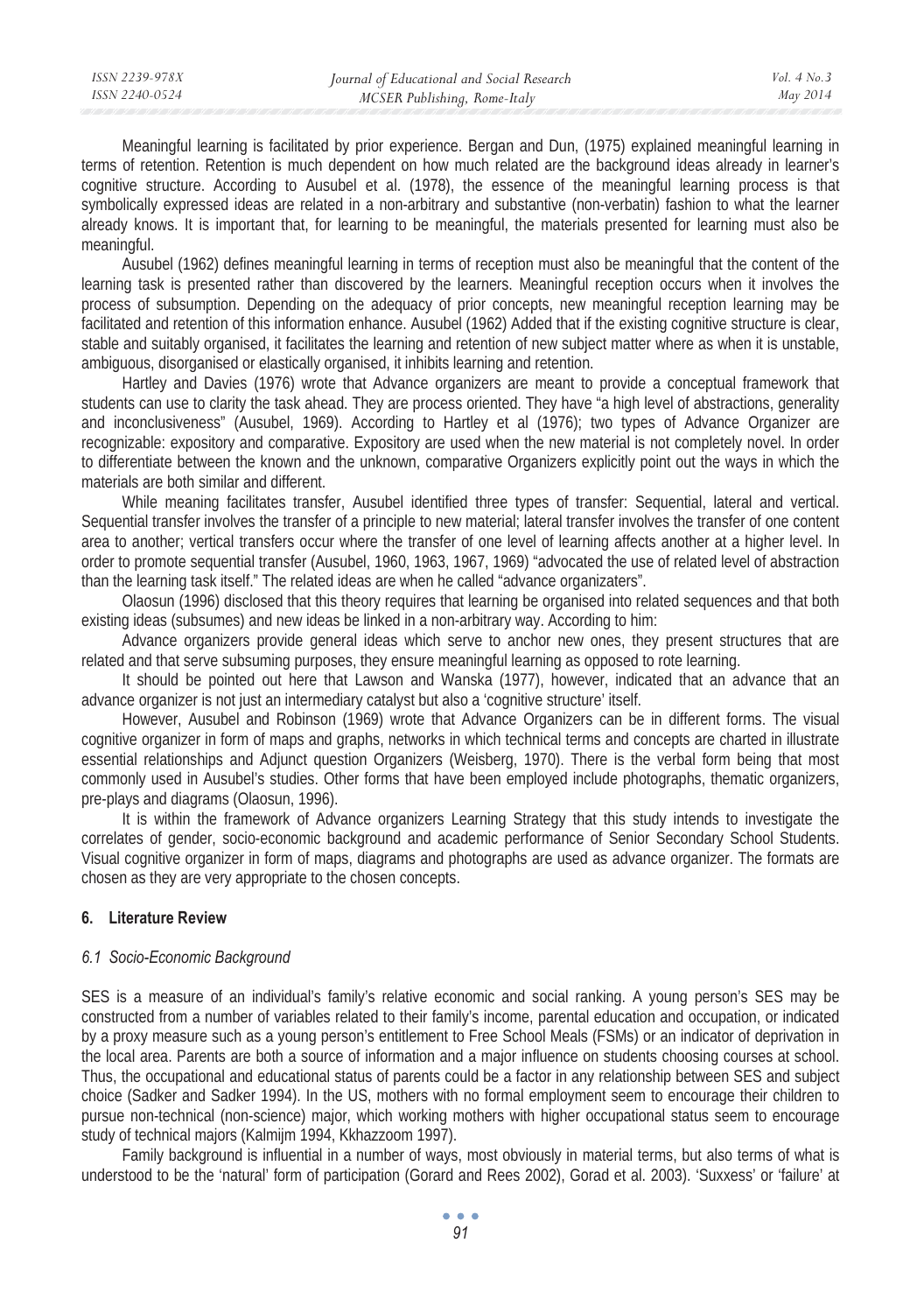| ISSN 2239-978X | Journal of Educational and Social Research | Vol. $4$ No. $3$ |
|----------------|--------------------------------------------|------------------|
| ISSN 2240-0524 | MCSER Publishing, Rome-Italy               | May 2014         |
|                |                                            |                  |

school affects the choice of what to do and school affect on choice (Pustjens et al. 2004). Those who 'failed' at school often see post-school learning of all kinds as irrelevant to their needs and capacities (Selwyn et al. 2006). People develop a subjective opportunity structure that seems to filter the actual opportunities available into only those suitable for 'people like us'. Opportunities available into only those suitable for 'people like us'. Perhaps poverty, lack of role models, and a sense of 'not for us', coupled with poor experience of initial schooling can act to create a kind of lifelong attitude to learning- a negative learner identify.

Socio-economic status can be defined as a person's overall social position to which attainments in both the social and economic domain contribute. (Ainley et al, 1995: ix). When used in studies of children's school achievement, it refers to the SES of the parents or family. Socio-economic status is determined by an individual's achievement in: education; employment and occupational status; and income and wealth. Several comprehensive reviews of the relationship between SES and educational outcomes exist (Amato, 1987; Williams et al., 1991; Makherjee, 1995; Ainley et al., 1995).

#### *6.2 Academic Performance*

Academic performance is defined or regarded as participants' examination grades (Grade point average at the end of a particular semester or programme. It could also be seen as the level of performance in a particular field of study. Higher scores indicate better academic performance (Egbule 2004). Despite the laudable values attached to academic performance, researchers (Ugoji 2008; Egbule 2004) have shown that students' performance is declining. This could be because they are confronted with so many school and non-school related demands and responsibilities. Studies by Ayodele (1988) and Adepoju (1999) suggest how socio-psychological variables such as self-esteem, test-anxiety, locus of control, romantic relationship, work load and task could foster academic performance among students.

#### *6.3 The Impact of Socio-Economic Background on Academic Performance*

Socio-economic family background refers to the conditions in the family that are concerned with or related to the interaction of social and economic factors. Social factors are factors that relate to a society or its organisation; they are factors that relate to rank and status in a society (Soanes and Stevenson, 2006). Economic factors, on the other hand, are factor that are connected with the production, distribution and consumption of goods and services in a particular society or region (Black, Hashimzade and Myles, 2009).

Socio-economic family background of a student is usually determined by combining parents' educational levels, occupational status and income level (Jeynes, 2002; Tian 2006). Another major variable often used in the analysis of socio-economic family background is number of siblings in the family (Tian, 2006). Parents' educational levels could play an important role in determining a child's intellectual/academic performance (Hanafi, 2008). Parents with high level of education are most likely to engage in activities that would develop the intellectual potentials in their children and pave the way for them (the children) to perform satisfactorily in school. For example, highly educated parents are most likely to give their children the necessary academic foundations at home that will them (the children) perform well in school. Also, highly educated parents have knowledge of the necessary high quality reading materials and nutrition to provide for their children to enable them (the children) to perform well in school. The theoretical linkage between parents educational levels and students academic achievement could be found in human capital theory.

Human capital theory posits that human capital development mainly through education brings about improvement in quality of life. The theory states that formal education is highly instrumental and very essential in improving the production capacity of a person or people. According to the theory an educated person/people is a productive person/people; the theory emphasises how education increases the productivity and efficiency of workers by increasing the level of cognitive stock of economically productive human capability which a product of innate ability and investment in human beings (Olaniyan and Okemakinde, 2008). The proponents of the human capital theory consider the provision of formal education as a productive investment in human capital which is more worthwhile than investment in physical capital. The rationality behind investment in human capital, according to Babalola 2003, is based on three argument namely:

- i. that new generation must be given the appropriate part of the knowledge which as already been accumulated by previous generations;
- ii. that new generation should be taught how existing knowledge should be used to develop new product, to introduce new processes and production methods and social services; and
- iii. that people must be encouraged to develop entirely new ideas, products, processes and methods through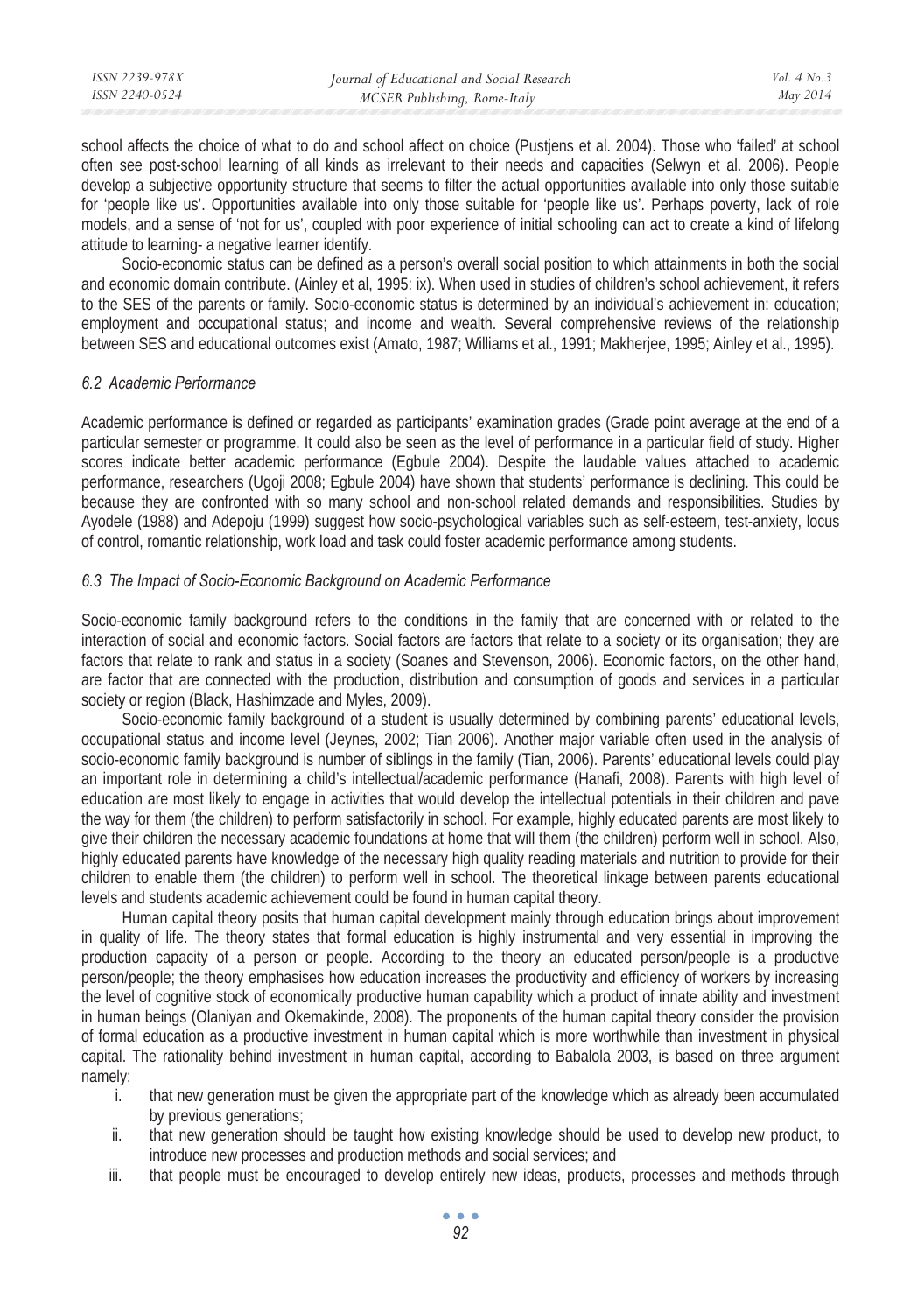creative approaches.

Based on the human capital theory, parents educational levels are expected to highly positively correlated with students welfare and academic achievement. The higher the educational level of parents the higher will be the welfare and academic achievement of student, all other things held constant.

It is instructive to point out here that of all the variables included in the socio-economic family background of students, parents educational levels are apparently the most prominent. It is worthy of note that parents educational levels influence to the outcomes of all other variables. High level of education bring about high occupational status, high income and low birth rate; on the other hand, low level of educational goes with low occupational status, low income and high rate of procreation, all other things remaining the same. In general, occupational status is determined by level of education and income level is determined by occupational status. Also, in general, that rate or rate of procreation in a family is determined by parents educational levels and occupational status. Parents with low educational level and occupational status tend to have high rate of procreation due to ignorant about various techniques and benefits of birth control as well as not being adequately employed (that is, relative idleness), among other things.

In general, socio-economic family background affects students academic performance. Students with low socioeconomic family background often get lower test scores and are more likely to drop out of school than students with high socio-economic family background (Eamon, 2005). At this junction, it is desirable to highlight the relationship between number of sibling (as a major factor in socio-economic family background) and academic performance. Family size is highly correlated with virtually all socio-economic variable. For instance, the National Bureau of Statistic ( the apex statistical agency in Nigeria, formerly called Federal Office of Statistic) as consistently shown that household size is positively correlated with poverty (FOS, 1999; NBS, 2005). Households with the largest size on the average, have the lowest incidence of poverty. In a similar vein, family size is linked with academic achievement. Students with fewer siblings are likely to receive more parental attention and have more access to resources than students with larger number of siblings; the additional attention and support leads to better school performance (Majoribanks, 1996; Eamon, 2005; Barry, 2006).

Studies of children educational performances over time have demonstrated that social background remains one of the major sources of educational inequality. (Graetz, 1995; 28). Educational success depend very strongly on the socioeconomic status of ones parents. (Edgar, 1976, cited in Graetz 1995; 25). The effect of parental SES on children's educational outcomes may be neutralized, strengthened on mediated by a range of other contextual, family and individual characteristics. Parent may have a low income and a low status occupation, for example, but nevertheless transmit high educational aspiration to their children. What family members have (material resources of instance) can often be mediated by what family member do (for example parental support, family cohesion). The social and the economic component of socio-economic status, in other words, may have distinct and separate influence on educational outcomes. While both components are important, social factors (for instance, parents, educational attainment) have been found to be more significant than economic factors, such as a family's capacity to purchase goods and services in explaining different educational outcomes. It is argued that families where the parents are advantaged socially educationally and economically foster a higher level of achievement in their children. They also may provide higher levels of psychological support for their children through environments that encourage the development of skills necessary for success at school (Williams et al., 1980; Williams, 1987; Williams et al., 1993).

Socio-economic statue may therefore also be linked to family structure. As sole parent families on average have lower levels of income, are headed by forces, children from these families are likely to have lower educational performance (Rich, 2000).

Some other scholars have argued that the influence of family structure has been found to be only weakly associated with educational attainment, however, once controlling for other variables (Machin, 1998).

## **7. Research Methodology**

The design for the study was a pre-test post-test control group design. The sample comprised 151 government students from four intact classrooms in Ibadan, Oyo State. The school was chosen based on its large population in the class used for the study and the students came from different socio-economic backgrounds. The students were assigned to three groups namely: A, B, C. Each was presented with a different learning package. Group A was given the complete package of Advance Organizers plus verbal instruction which Group B was given verbal instructions only. Group C was neither taught with Advance Organiser nor given verbal instruction.

A test of knowledge in Government and a questionnaire were used as instrument. Data were collected and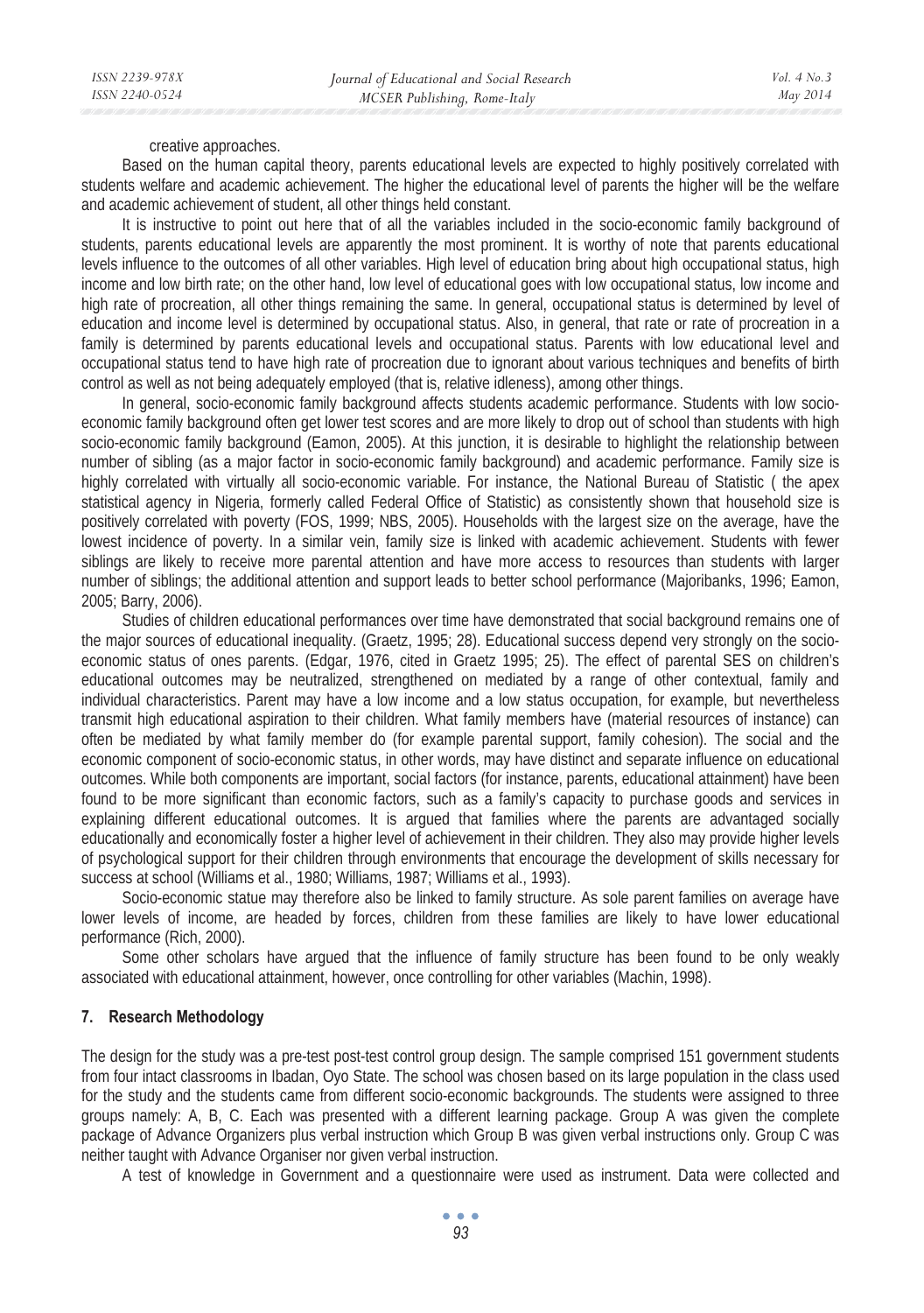analysed using descriptive and inferential statistics.

### **8. Data Analyses and Discussion**

The table 1 below shows the pre-test analysis of academic performance of the three groups using analysis of variance.

| <b>Source of Variance</b> | <b>Sum of Squares</b> | df  | <b>Mean Square</b> | f-Ratio |      |
|---------------------------|-----------------------|-----|--------------------|---------|------|
| Between Group             | 109.75                |     | 54.875             | 0.02    | 2.20 |
| Within Group              | 299965.68             | 230 | 130.29             |         |      |
| 'otal                     | 30075.43              | 232 |                    |         |      |

Table 1 shows the analysis of variance of the performance of Group A, B and C on pre-test. From the analysis, F (0.42)  $F_c$  (0.40)  $\lt F_t$  (2.20). it therefore means that there is no significant difference between the academic performance of Group A, B and C in the pre-test. This indicates that the general performance of the student was low in the pre-test. This was due to the fact that students did not have in-depth knowledge of the selected Government concepts which the test was based.

**Table 2 :** Indicates analysis of variance showing academic performance of Group A, B and C on Post- test.

| <b>Source of Variance</b> | <b>Sum of Squares</b> | Df  | <b>Mean Square</b> | <b>F-Ratio</b> |      |
|---------------------------|-----------------------|-----|--------------------|----------------|------|
| Between Groups            | 7328.900              |     | 3664.45            | าาา            | 0.00 |
| Within Group              | 37799.061             | 229 | 165.06             | าาา            | 000  |
| Total                     | 45127.961             | 231 |                    |                |      |

From table 2 above, the obtained mean squares are 7328.900 and 37799.061 respectively yielded F-value of 22.201 which is significant of the 0.05 level. This implies that there is significant difference between the academic performance of Group A, B and C on post-test.

However, to ascertain the group that has the highest multiple comparison test was carried out using the least significant difference (LSD) formula. The results are shown in the table below;

**Table 3:** Shows multiple comparisons of mean scores of students academic performance on post-test**.** 

| Research Group                               | Ν  |        | S.D       | Mean df   |       |      |
|----------------------------------------------|----|--------|-----------|-----------|-------|------|
| <b>Verbal Instruction Group</b>              | 85 | 33.941 | 12.843    | 4.6753    | 2.05  | .023 |
| Control Group                                | 74 | 24.77  | 12.11     |           |       |      |
| Advance Organizer + Verbal Instruction Group | 73 | 38.616 | 13.563    | $-4.6753$ | 2.05  | .023 |
| Control Group                                | 74 | 24.77  | 12.11     |           |       |      |
| Advance Organizer + Verbal Instruction Group | 73 | 38.616 | $-13.844$ | $-13.844$ | 2.119 | .000 |
| <b>Verbal Instruction Group</b>              | 85 | 33.941 | 12.842    |           |       |      |

From table 3 above, the means value of the three groups shows a mean difference of 4.6753 between group B and C. Between group A and C, the mean difference was 18.846. the difference between the academic performance of students in Group A and C as well as in Group A and B. Also, there is a significant difference between Group B and C.

## *8.1 Test of Hypothesis 1*

The following hypothesis was tested:

Ho<sub>1</sub>: There is no significant difference between the academic performance of Government students who used advance organizers plus verbal instruction and those who received verbal instruction only in the learning of selected concepts.

To test this hypothesis, t-test analysis was carried out on the achievement scores of the advance organizer plus verbal instruction group and the verbal instruction only group. The result is shown in the table below. Before them table\*\*\*\*\* shows the t-test analysis of the performance of the group that used advance organizer plus verbal instruction and the verbal instruction only group on the pre-test.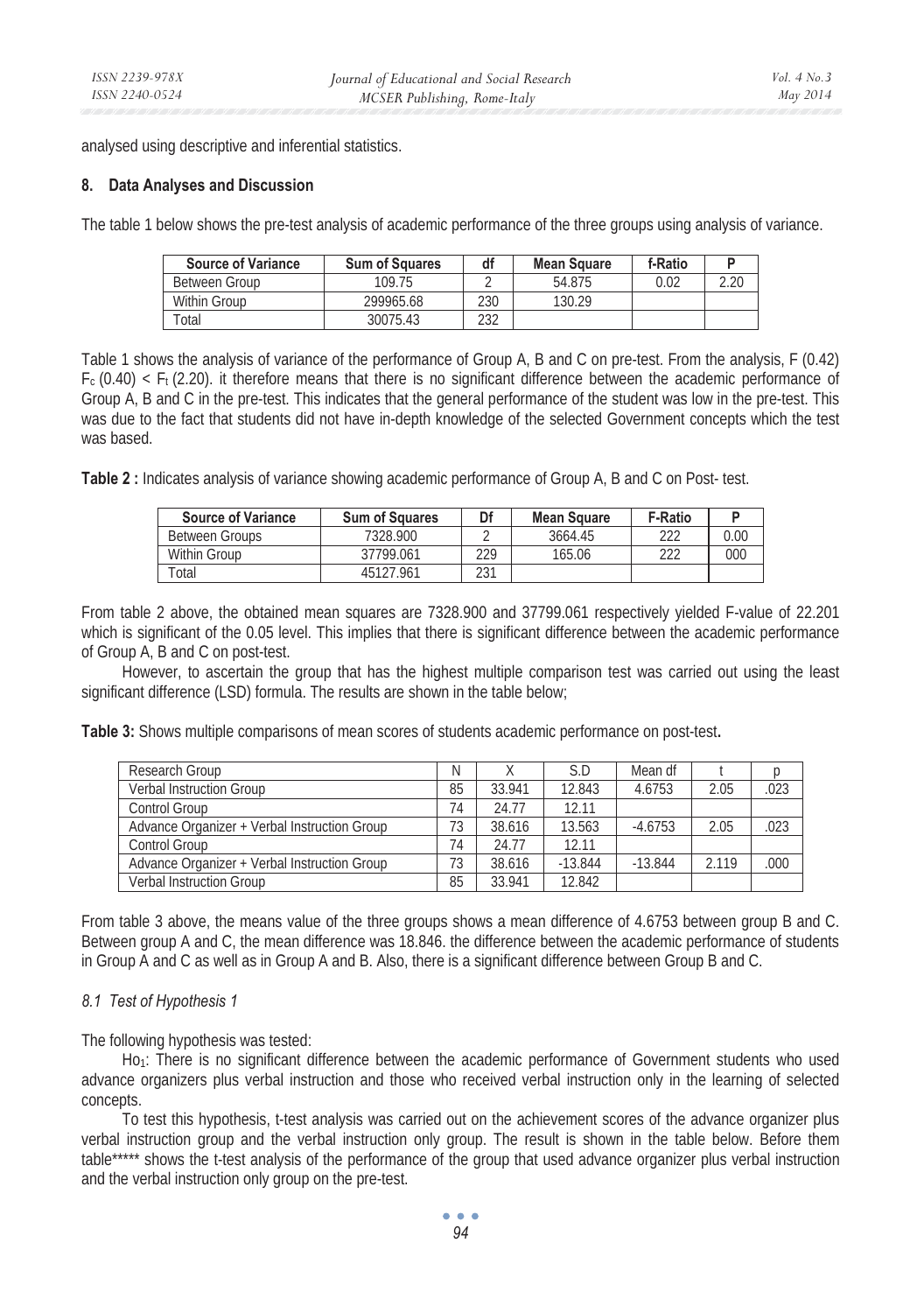**Table 4 :** Shows t-test on academic achievement of the advance organizer plus verbal instruction group and the verbal instruction only group on the pre-test.

| <b>Subiect</b>                                            |                               |                                            | SD        | df  |      |       |
|-----------------------------------------------------------|-------------------------------|--------------------------------------------|-----------|-----|------|-------|
| (Advance Organizer +<br>Group<br>Verbal Instruction)<br>A | $\overline{\phantom{a}}$<br>◡ | 24.84                                      | 10.94     | 156 | 64.5 | 1.960 |
| B (Verbal Instruction Only) د<br>Group                    | 85                            | $\overline{\phantom{a}}$<br>$\sim$<br>2J.I | 11<br>.00 | 156 | 64.5 | 1.960 |

The table 4 indicates the mean achievement of the advance organizer plus verbal instruction group  $(AO + VI)$  to be 24.84 while that of the verbal instruction only group (VI) was 23.71. the comparison of their means gives t-value at .645, tcalculated was 1.960. This value was found to be significant at 0.05 level of significance differs in their academic attainment in the pre-test.

**Table 5 :** Shows t-test on academic achievement of achievement of advance organizer plus verbal instruction group and the verbal instruction only group on post-test.

| <b>Subiect</b>                                                               | N                             |                 | eг<br>ວມ | df  |              |      |
|------------------------------------------------------------------------------|-------------------------------|-----------------|----------|-----|--------------|------|
| Advance Organizer (<br>Group<br>Instruction)<br>Verbal<br>$\overline{A}$<br> | $\overline{\phantom{0}}$<br>◡ | 38.8            | 13.56    | 156 | 0.00<br>LLL  | .960 |
| Only)<br>(Verbal<br>Instruction<br>Group<br>В                                | 85                            | $\cap$<br>JJ. 1 | 12.84    | 156 | 0.00<br>L.LL | .960 |

In table 5, the mean achievement of the advance organizer plus verbal instruction group (Group A) was 38.6 while that of the verbal instruction only group (Group B) was 33.9. when the mean scores of the group`s were compared, the tstatistical value was found to be significant at 0.05 level of significant. This means that the null hypothesis is rejected. By implication, the verbal instruction group (Group A) performed significantly better than the verbal instruction only group (Group A).

Ho2: There is no significant difference between the academic performance of Government students who are exposed to advance organizer plus verbal instruction and those who are not taught at all.

| <b>Subject of Variation</b> | <b>Sum of Square</b>         | df                       | <b>Means Square</b> |       |     |
|-----------------------------|------------------------------|--------------------------|---------------------|-------|-----|
| <b>Between Groups</b>       | 1070.85                      |                          | 535.42              | 3.079 | ، ب |
| <b>Within Groups</b>        | 2174.<br>$\Lambda^{\bullet}$ | $\overline{\phantom{a}}$ | 173 02<br>ے ہیں۔    |       |     |

As indicated in table 6, the mean squares between groups and within groups are 1070.847 and 12174.413 respectively. These yield an F-value of 3.079 which is significant at the 0.05 level. This implies that there is significant different between the academic performances of students based on their socio-economic backgrounds.

In spite of the above results, an attempt was nevertheless made to determine a multiple comparison test using the least significance difference (LSD) formula was performed. The results are shown in table 7.

Ho3: There is no significant difference in the academic performance of students form low, middle and high socioeconomic backgrounds after being taught with selected concepts Government using advance organizer learning strategy.

The table indicates, analysis of variance showing different academic performance among students from different socio-economic background.

**Table 7:** Shows multiple comparisons of means scores of students Academic Performance with Socio-Economic **Backgrounds** 

| Socio-Economic Background    | N  |         | S.D     | Mean df   |        |      |
|------------------------------|----|---------|---------|-----------|--------|------|
| Middle Socio-Economic Status | 32 | 34.8125 | 11.8443 |           |        |      |
| High Socio-Economic Status   | 19 | 38.9474 | 12.6468 | 9.0511    | 3.6525 | .016 |
| Low Socio-Economic Status    | 22 | 43.8636 | 15.3477 |           |        |      |
| High Socio-Economic          | 19 | 38.9474 | 12.6468 | $-9.0511$ | 3.6525 | .016 |
| Low Socio-Economic Status    | 22 | 43.8636 | 15.3477 | $-4.9163$ | 4.1303 | .238 |
| Middle Socio Economic Status | 32 | 34.8125 | 11.8443 |           |        |      |

From table 7, multiple comparisons of the mean values of the three socio-economic background group show an average mean difference of 9.0511 between the middle socio-economic status group and the low socio-economic status group.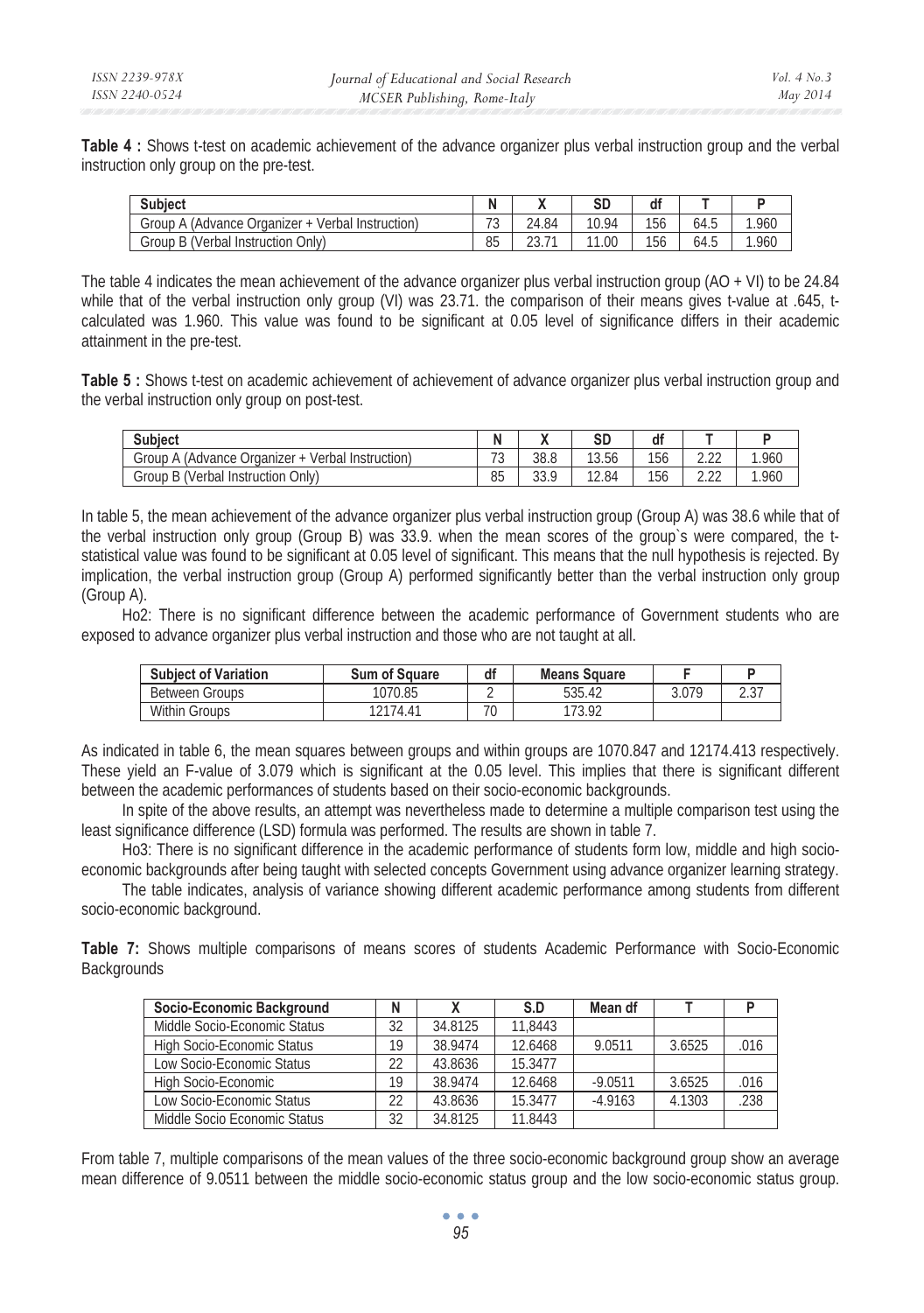This difference is significant at 0.05 level. This means that there is a significant difference between the academic performance of students from low socio-economic group and those from middle socio-economic class.

#### *8.2 Discussion*

Advance Organizer Learning Strategy has become very effective when one considers its impact on students academic performance. And this was what spurred the researchers to employ the strategy to improve the academic performance of Government Students. This became necessary in view of the failure being recorded each year in the West African Examination Results. In 2007, 15.3% of the candidates failed Government as a subject; in 2008, 20, 37% failed; in 2010, 13% failed; in 2011, 12.79% of the candidates failed Government.

In view of this, the researchers attempted to carry-out experiment using advance organizers learning strategy on Government students of public schools to investigate its efficacy as earlier observed by Ausubel (1960) that students are exposed to advance organizer better both on post-test and retention test.

In this study, three groups were used namely; (i) Group A-Advance Organizer plus Verbal Instruction (ii) Verbal Instruction group tagged Group B (iii) Control group- that was neither taught with advance organizer nor verbal instruction tagged Group C. This group was not taught at all.

From the results obtained it is very obvious that advance organizers learning strategy has positive significant effect on the students` academic performance over the students that were taught with verbal instruction only and those that were not taught at all. The mean squares between group and within group were 7328.900 and 37799.061 respectively. These results yield significant F value of 22.201 which is significant at 0.05 level. This implies that there is significant difference in the academic performance of group A, B and C after given treatment to the experiments group. To determine the group that had superior performance, a multiple comparison test was conducted using the Least Significant Difference (LSD) formula. The results showed that the Advance Organizers learning strategy group recorded better performance than the two other groups. This result negates Lane (1988) and Olaosun (1996)`s findings that there was no significant difference between advance organizers groups and partial trestment groups. This same findings also do not corroborate the earlier findings of Barnes and Clawson (1975), Bricker (1987) were all of the opinion that advance organizers learning strategy does not significant difference on the students` performance over the control group.

The second null hypothesis was also tested and found that socio economic background of students determine to a great extent the academic performance as the data analysis revealed that there is a significant difference in the academic performance of the students based on socio-economic background. The findings are in line with Kobiowu (1994)`s position that contended that social class could have effects on educational opportunity, educational aspirations, mental ability and educational choices of working class children. Lord and Lord (1994) observed that positive school outcomes are associated with family environments that provided opportunity for personal autonomy and encourage the adolescent's role in family decision-making. Whereas less favourable outcomes are related to a parenting styled that is coercive, authoritarian and not a tuned to the adolescent needs for more decision-making opportunities. Also Afolabi (1990) declared that students from those parents with high incomes with high incomes, more education or those with special training and skill, more often, report themselves as happy, joyous, laughing, free of sorrow and satisfied with life. The outcomes of all these are that students from the high socio-economic parents have the opportunity of performing better in their studies than those.

However, Jean (1985) argued that while status that while status and income level do contribute to one`s socio class, they alone do not desire it.

The third hypothesis was also tested and found to be significant thereby rejected the null hypothesis as Advanced Organizer group performed better than those that were not taught at all with either advance organizer learning strategy or verbal instruction. This indicates that advance organizers learning strategy is more effective in the teaching of Government concepts, facts, principles, theories or generalizations.

### **9. Conclusion**

Based upon the results derived from this empirical study, it conclude safely be said that Advance Organizers learning strategy could go a long way of improving the acquisition and understanding of some Government topics and concepts in Secondary schools in Nigeria if properly carried out by the Government teachers in our secondary schools.